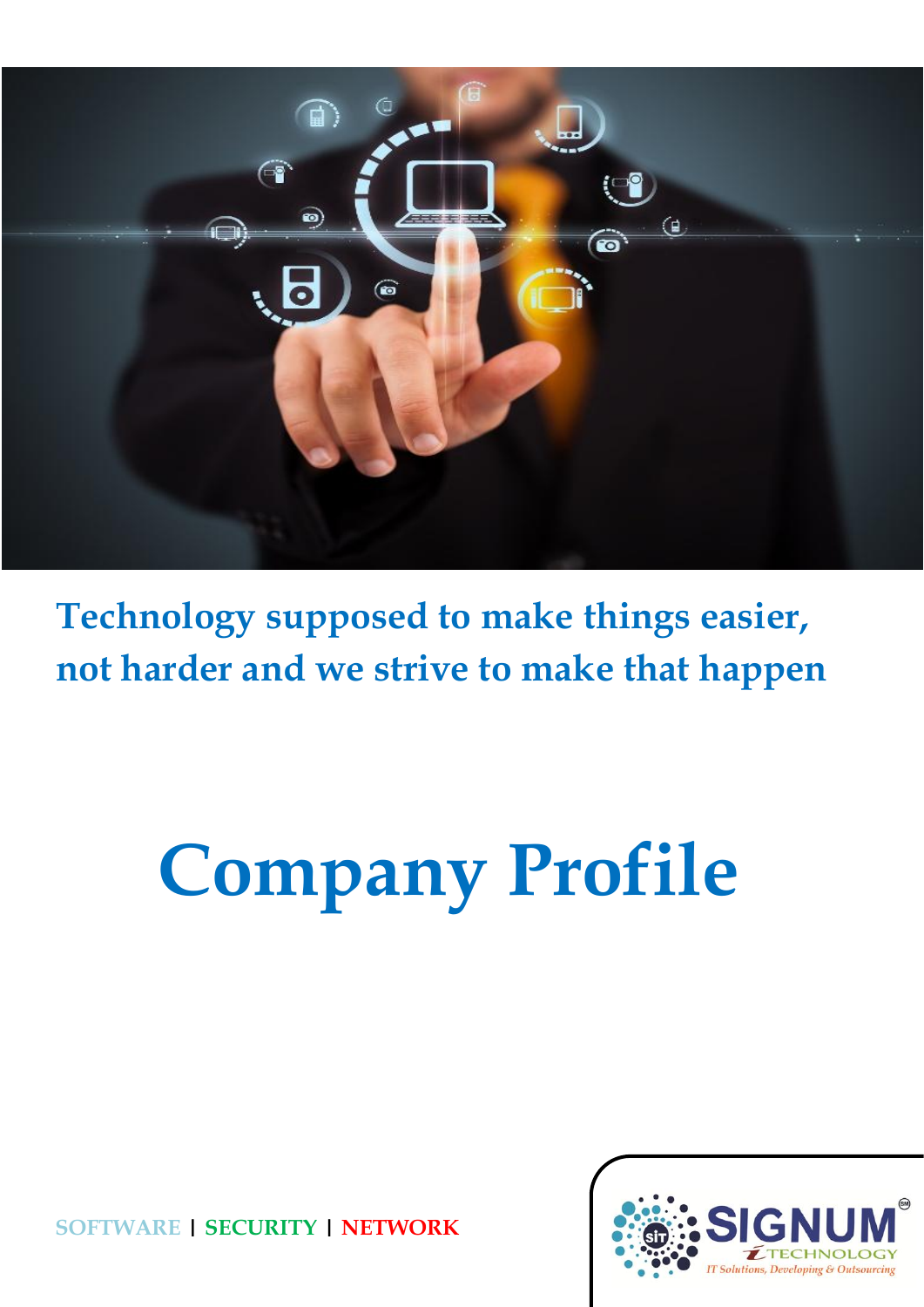

# **About Us**



**Signum ITechnology is an** India based R&D - IT Solutions B2B Company, Provides full-spectrum leading-edge solutions to our clients, including IT Infrastructure Development, School & College IT Solution, ERP Solution for SME & Giant Corporate Sector, Custom Software Development, Life-Cycle Support, Web Services to major Organizations worldwide. We guarantee Quality, Excellence and Virtue in delivery of Web Services. Our goal is to serve our customers with the utmost integrity and competence. As outstanding Software R&D Company, we rank in provision of: ICT Consulting, Project Management, Application Design and Development, Web Security.

We provide full-cycle services in the areas of software development, web-based enterprise solutions, web application and portal development. Combining our solid business domain experience, technical expertise & profound knowledge of latest industry trends and quality-driven delivery model, we offer progressive end-to-end web solutions. Being market leaders in the development of interactive web applications, we have technical staff with superior expertise.

- **.** Its people: High level of loyalty, commitment and capability.
- **.** Project management: Achieved by very strong procedures and methods backed by experience.
- **.** Good Products which Certified By Domain Expertise.
- **.** Consistent Development in Cutting Edge Technology.

#### **Our Product**

- . School Management System ERP
- . College Management System ERP
- . Institute Management System
- . Online Examination System
- . Stock & Inventory Management System
- . Housing Society Management System

#### **Our Expertise**

- . Microsoft .Net Expertise
- . Java Expertise
- . PHP Expertise
- . Oracle Expertise
- . Ms-SQL Expertise
- . Microsoft CRM

#### **Our Services & Supports**

- ∙ Custom Software Development
- . Mobile Application Development
- . Website Design & E-Commerce
- . Project Management
- . IT Support & Network Administrator
- . Security Solution (CCTV, GPS)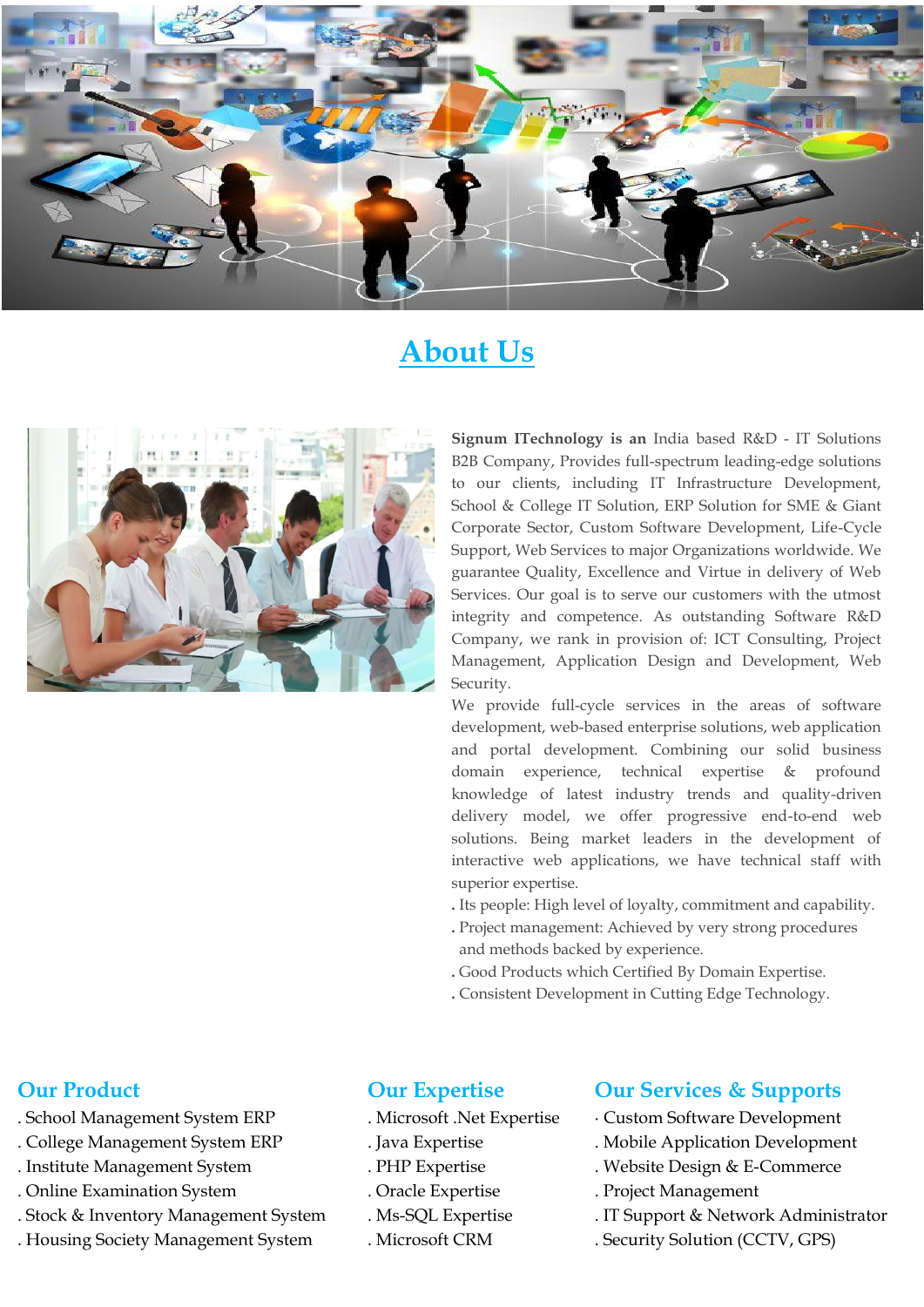# **Capability Document**

**Signum iTechnology's Capability to provide Enterprise Services:**

The framework of the model is as follows:

# **ERP Development Center Model**



The basic advantage of the framework is that provides a clear understanding of the roles and activities between on site and Client Side teams. Though the development is carried out at our development center in India the company does not leave its focus on quality and customer satisfaction.

The On-site team keeps close interaction with the customer providing him a single point contact with the project team.

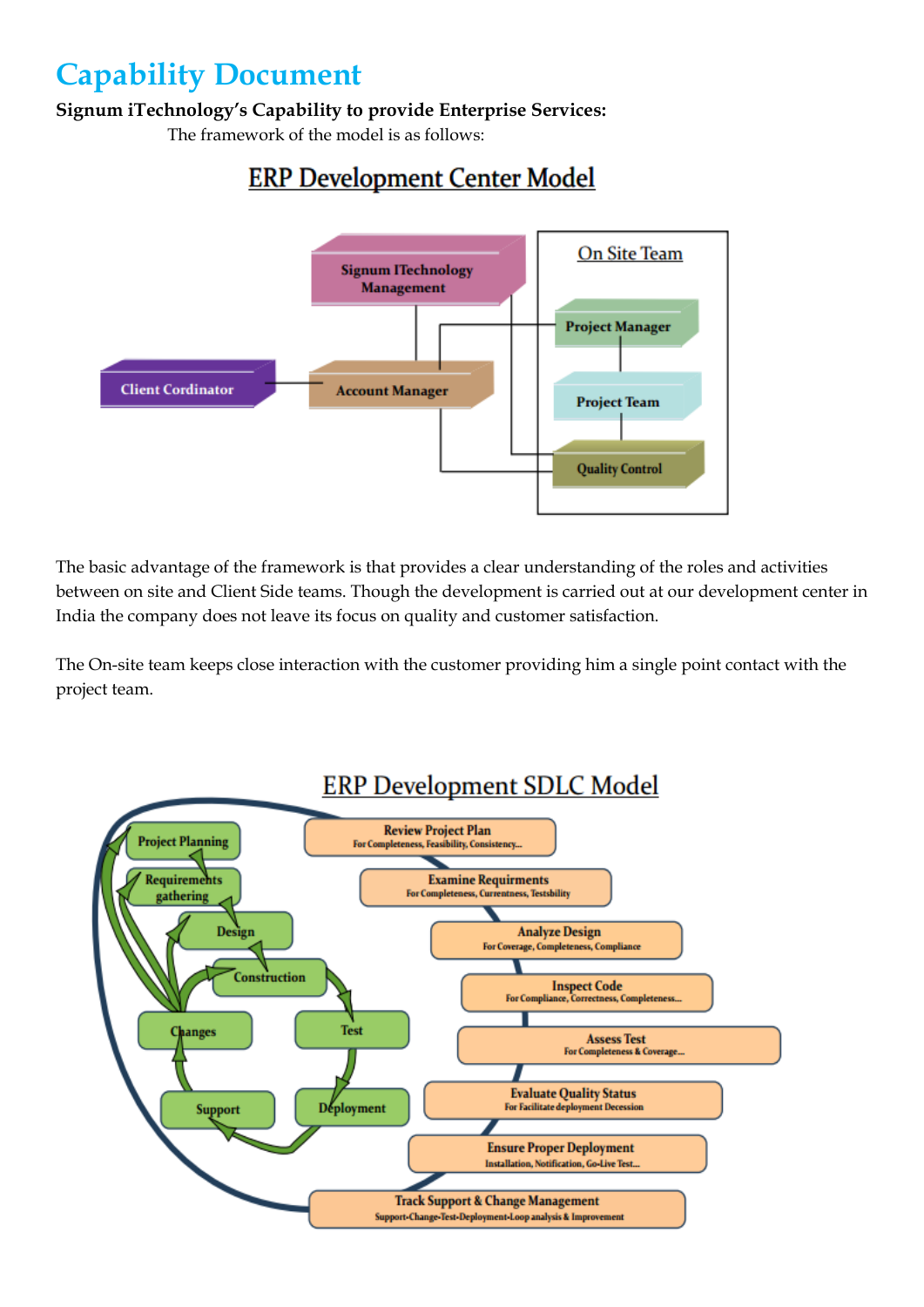

**Technology with Ethics**

# **Quality Assurance & Standards:**

Signum ITechnology is committed to providing quality services to all its customers. The company has well defined processes in all the business areas. Especially for software development the company has developed an exhaustive list of documents that are required to be maintained during system development life cycle. Our quality management system has been designed to manage both on site and of shore services and meet the requirements of customers. Signum ITechnology also provides one of the best working environments for its software professionals. Its development center in Mumbai, India is well known for its excellent location and provides one of the most conducive environments for software development work. We have already developed comprehensive procedures and methodologies for development. We have also developed a comprehensive quality system, which ensures quality both during requirement analysis, development and implementation stages. Our dedicated quality professionals are responsible for implementation of quality procedures and standards. A comprehensive set of management reports also help in keeping a close watch on project execution.

## **Business Process + IT + Consulting:**

Signum have a pool of specialized multi-disciplinary resource available to its Clients on a dedicated or asneeded basis. Signum organizes and manages the team, supervises the project life cycle and constantly trains and keeps the Team updated with the latest development concepts and technologies. What are your objectives? What is your strategy? We offer multiple engagement models to meet diverse needs of global clients. You can choose from any one the generally accepted outsourcing engagement models below or a combination of them for different phases of your project. We can also work with you to customize a model to address your specific need.

## **Signum iTechnology's Differentiators:**

Since the Company has diversified businesses in both processes based and discrete manufacturing it has instant access to the experience of professionals from these domains and has knowledge of their managerial requirements. It can always relate to issues that help during finalization of Gap Analysis and ERP planning. Signum iTechnology's focus on Microsoft Technologies puts it in a unique position. Being dynamic and focused it has complete flexibility in its business processes and can easily adopt and restructure itself as per customer's specific requirement.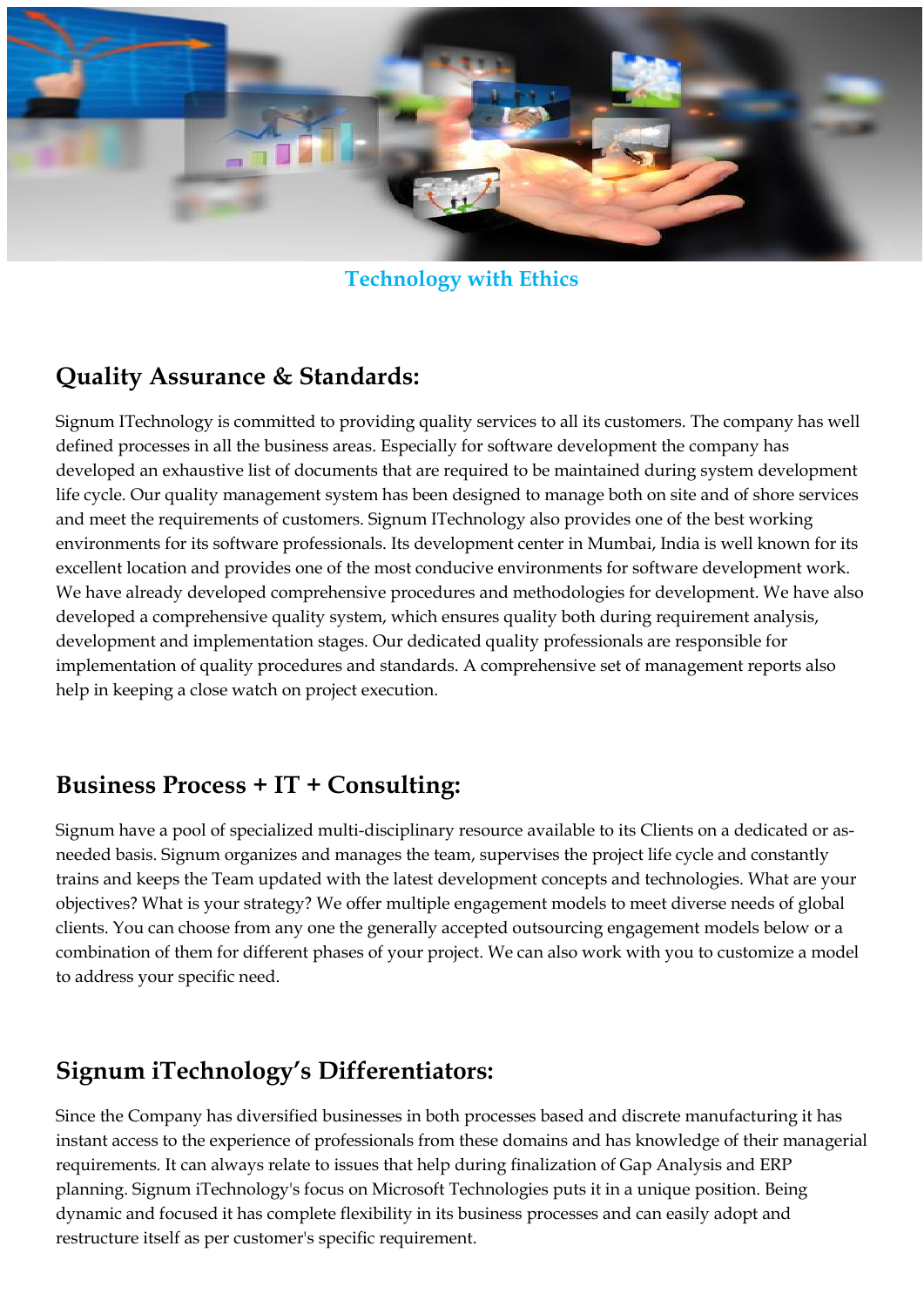